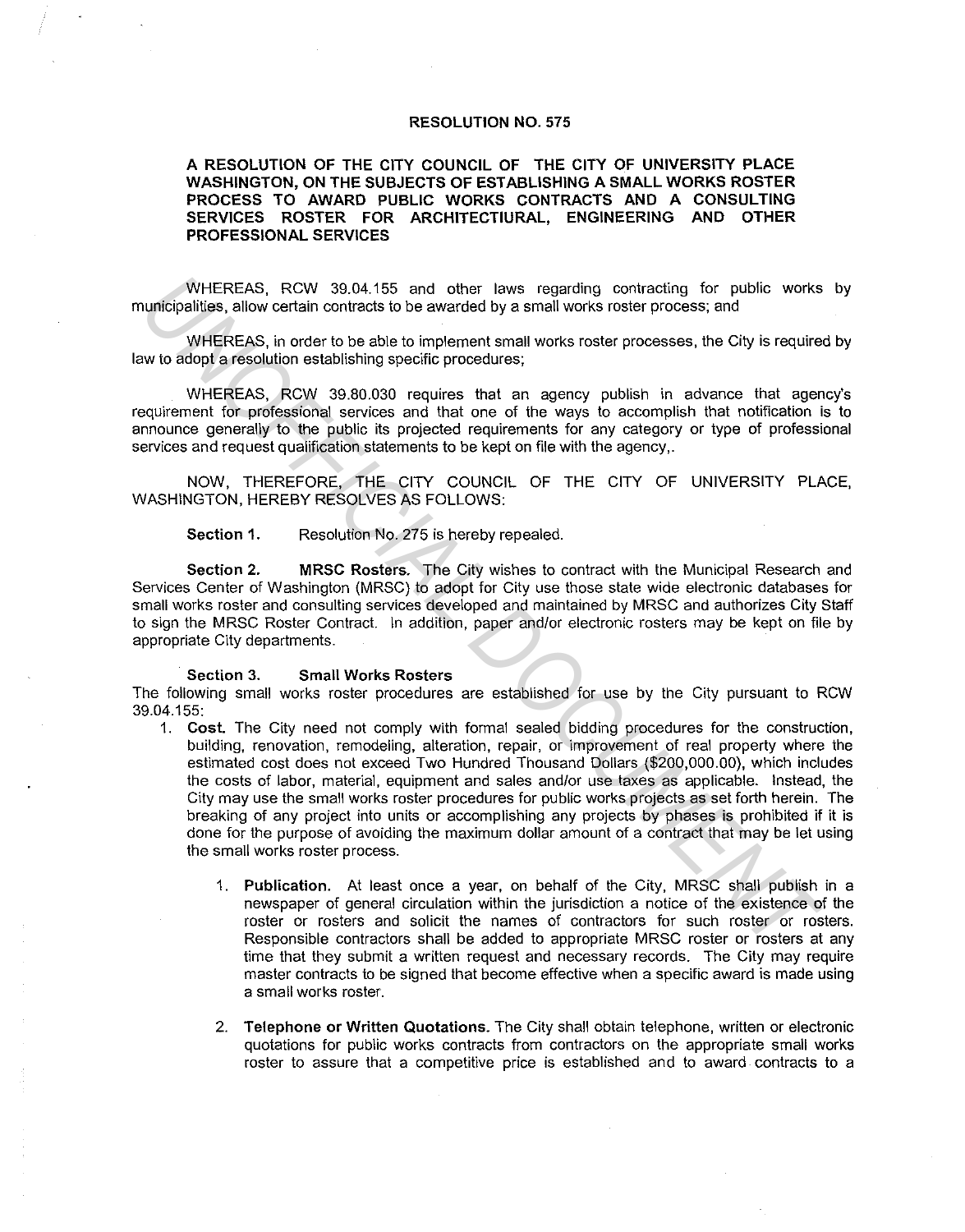contractor who meets the mandatory bidder responsibility criteria in RCW 39.04.350(1) and may establish supplementary bidder criteria under RCW 39.04.350 (2)

a) A contract awarded from a small works roster need not be advertised. Invitations for quotations shall include an estimate of the scope and nature of the work to be performed as well as materials and equipment to be furnished. However, detailed plans and specifications need not be included in the invitation.

b) Quotations may be invited from all appropriate contractors on the appropriate small works roster. As an alternative, quotations may be invited from at least five contractors on the appropriate small works roster who have indicated the capability of performing the kind of work being contracted, in a manner that will equitably distribute the opportunity among the contractors on the appropriate roster. "Equitably distribute" means that the City may not favor certain contractors on the appropriate small works roster over other contractors on the appropriate small works roster who perform similar services.

If the estimated cost of the work is from one hundred thousand dollars (\$100,000) to two hundred thousand dollars (\$200,000), the City may choose to solicit bids from less than all the appropriate contractors on the appropriate small works roster but must notify the remaining contractors on the appropriate small works roster that quotations on the work are being sought. The City has the sole option of determining whether this notice to the remaining contractors is made by:

(i) publishing notice in a legal newspaper in general circulation in the area where the work is to be done;

(ii) mailing a notice to these contractors; or

(iii) sending a notice to these contractors by facsimile or email.

c) At the time bids are solicited, the City representative shall not inform a contractor of the terms or amount of any other contractor's bid for the same project;

d) A written record shall be made by the City representative of each contractor's bid on the project and of any conditions imposed on the bid. Immediately after an award is made, the bid quotations obtained shall be recorded, open to public inspection, and available by telephone inquiry.

4. **Limited Public Works Process.** If a work, construction, alteration, repair, or improvement project is estimated to cost less than thirty-five thousand dollars (\$35,000), the City may award such a contract using the limited public works process provided under RCW 39.04.155 (3). For a limited public works project, the City will solicit electronic or written quotations from a minimum of three contractors from the appropriate small works roster and shall award the contract to the lowest responsible bidder as defined under RCW 39.04.010. After an award is made, the quotations shall be open to public inspection and available by electronic request. roste. As an alternative, quotations may be invited from at least five contractors or<br>appropriate small vorks roster who have indicated the capability of performing the kir<br>work boing contractord, in a mamner that will equ

For limited public works projects, the City may waive the payment and performance bond requirements of chapter 39.08 RCW and the retainage requirements of chapter 60.28 RCW, thereby assuming the liability for the contractor's nonpayment of laborers, mechanics, subcontractors, materialmen, suppliers, and taxes imposed under Title 82 RCW that may be due from the contractor for the limited public works project. However, the City shall have the right of recovery against the contractor for any payments made on the contractor's behalf.

The City shall maintain a list of the contractors contacted and the contracts awarded during the previous 24 months under the limited public works process, including the name of the contractor, the contractor's registration number, the amount of the contract, a brief description of the type of work performed, and the date the contract was awarded.